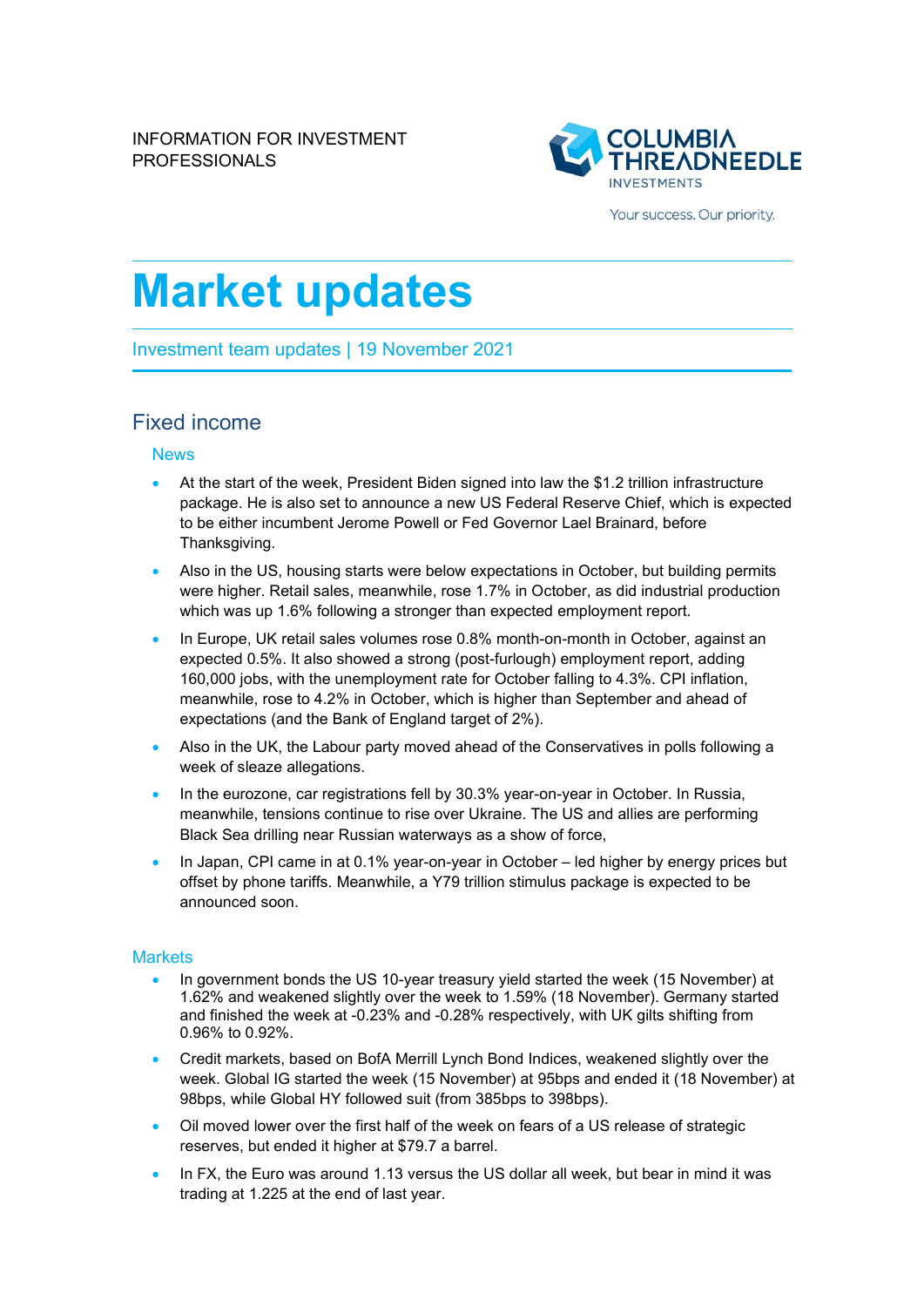# European equities

- European markets have been strong, helped by good results. However the oil price has also been boosted, particularly by the tense relations with Russia, which is increasing inflation, meaning interest rate rises may follow in some markets.
- European politics seems reasonably stable the likely coalition in Germany should be market-friendly and cause few issues. The French polls favour a Macron victory next year, but the field is fairly open at this early stage.
- Brexit remains and issue, with Northern Ireland the major focus, but so far this appears to have little market impact.
- A surge in Covid-19 cases has caused fears of further lockdowns, and the unvaccinated are seeing more restrictions placed upon them, for example in Austria and Italy.

## Responsible investment

- Last week marked the end of COP26, the United Nations Climate Change conference in Glasgow, and a huge number of headlines have since been published, showing a mixed public message. Here are our key takeaways from the summit:
- While the final text waters down many initial areas of agreement, the content is still there. Importantly, countries have been asked to come back to the table with enhanced pledges aligned with 1.5 degrees in 2022, instead of the usual five-year cycle. This is what could keep 1.5 degrees alive.
- COP26 changed the focus of these meetings from 2 degrees and 2050 to 1.5 degrees and 2030. This aligns political discussions with the scientific evidence.
- The private sector has stepped up. When considering all pledges, net-zero targets and other commitments not currently in policy, if met these could cap temperature rises at 1.8 degrees. This was unthinkable a few weeks ago.
- Rules on international carbon trading have been established. However, loopholes remain so caution will be needed.
- On balance, we think there has been a huge amount of progress more than many on the inside expected. But civil society remains unconvinced. It is clear how much pressure governments will be under to deliver on the pledges, and companies will face reputational risk if they attempt to fudge their net-zero plans.
- Look out for our upcoming round up of COP26 takeaways.

Note: all data as at 18 November 2021, unless otherwise specified. Source: Bloomberg.